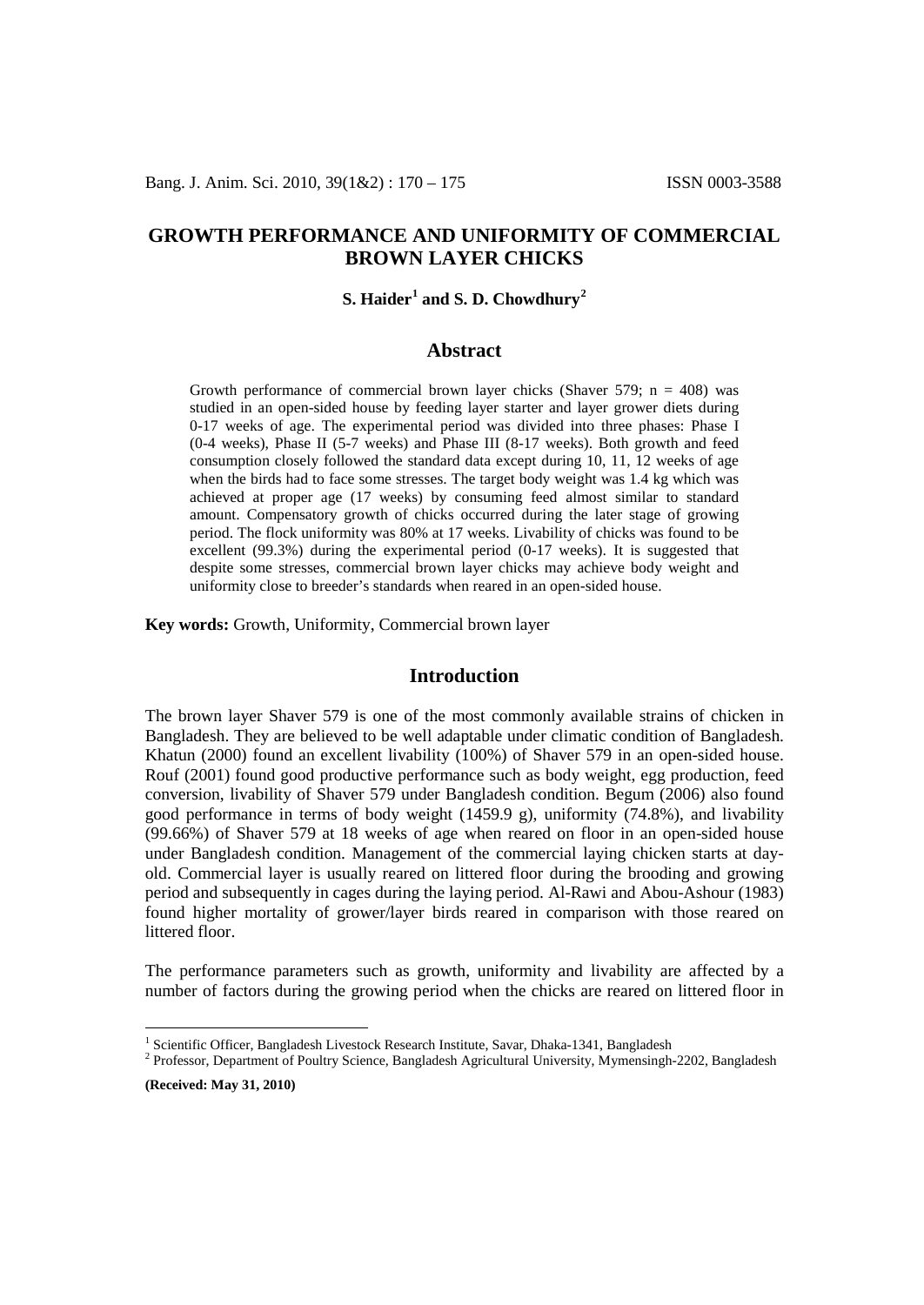Bang. J. Anim. Sci. 2010, 39(1&2)

an open-sided house. Previously, a research was conducted to keep the body weight and uniformity within the standard ranges and to make the subsequent production performance excellent under hot-humid condition. But weekly growth curve was not compared with standard body weight and flock uniformity was not reported for growing period. In this study, an attempt was made to address this information gap by monitoring the growth performance, uniformity and livability of the commercial brown layer strain (Shaver 579) in an open-sided house.

# **Materials and Methods**

#### **Birds and housing**

Four hundred eight commercial brown layer chicks (Shaver, 579) were considered for comparison with the standard performance recommended by the breeder of the strain (Shaver 579 Layer Management Guide, 2005). The duration for the experiment was 17 weeks. During brooding period (0-4 weeks), an experimental room was used providing 0.5 sq.ft. to each bird. During 5 to 7 weeks, floor space for each bird was provided 0.7 sq.ft. After seven weeks to the point of transfer to the laying cage, four pens were used for rearing of chicks by providing 2.4 sq.ft. floor space to each bird.

### **Feeds and feeding**

Chick starter and grower diet were procured from Aftab Bahumukhi Farms, Bazitpur, Kishorganj. All starter feed was in crumble form and supplied *ad libitum* to the birds for the first seven weeks. After seven weeks, birds were divided into three groups and fed grower diets of the same source according to size i.e. small, medium, and large. The composition of diets is shown in Table 1.

| <b>Nutrients</b> | <b>Starter diet</b> | <b>Grower diet</b> |  |
|------------------|---------------------|--------------------|--|
|                  | $(0-6$ weeks)       | $(7-17$ weeks)     |  |
| $ME$ (kcal/kg)   | 2900                | 2800               |  |
| CP(%)            | 19.00               | 15.75              |  |
| Ca (%)           | 1.25                | 0.97               |  |
| Av. $P$ $%$      | 0.46                | 0.43               |  |

|  |  |  | Table 1. Chemical composition of layer starter and grower diets* |
|--|--|--|------------------------------------------------------------------|
|--|--|--|------------------------------------------------------------------|

\*Source: Aftab Feed, Aftab Bahumukhi Farms, Bazitpur, Kishorganj

#### **Routine management**

The chicks were provided with a temperature of  $35^{\circ}$ C for first 3 days and  $34^{\circ}$ C for next four days of the first week. The temperature was then gradually decreased at the rate of 2.5  $^{\circ}$ C per week up to 4 weeks of age. Most of the management practices were similar to SHAVER 579 Layer Management Guide (2005). To combat adverse condition, like beak trimming, high ambient temperature etc. birds were supplemented with multivitamins (Megavit WS @ 1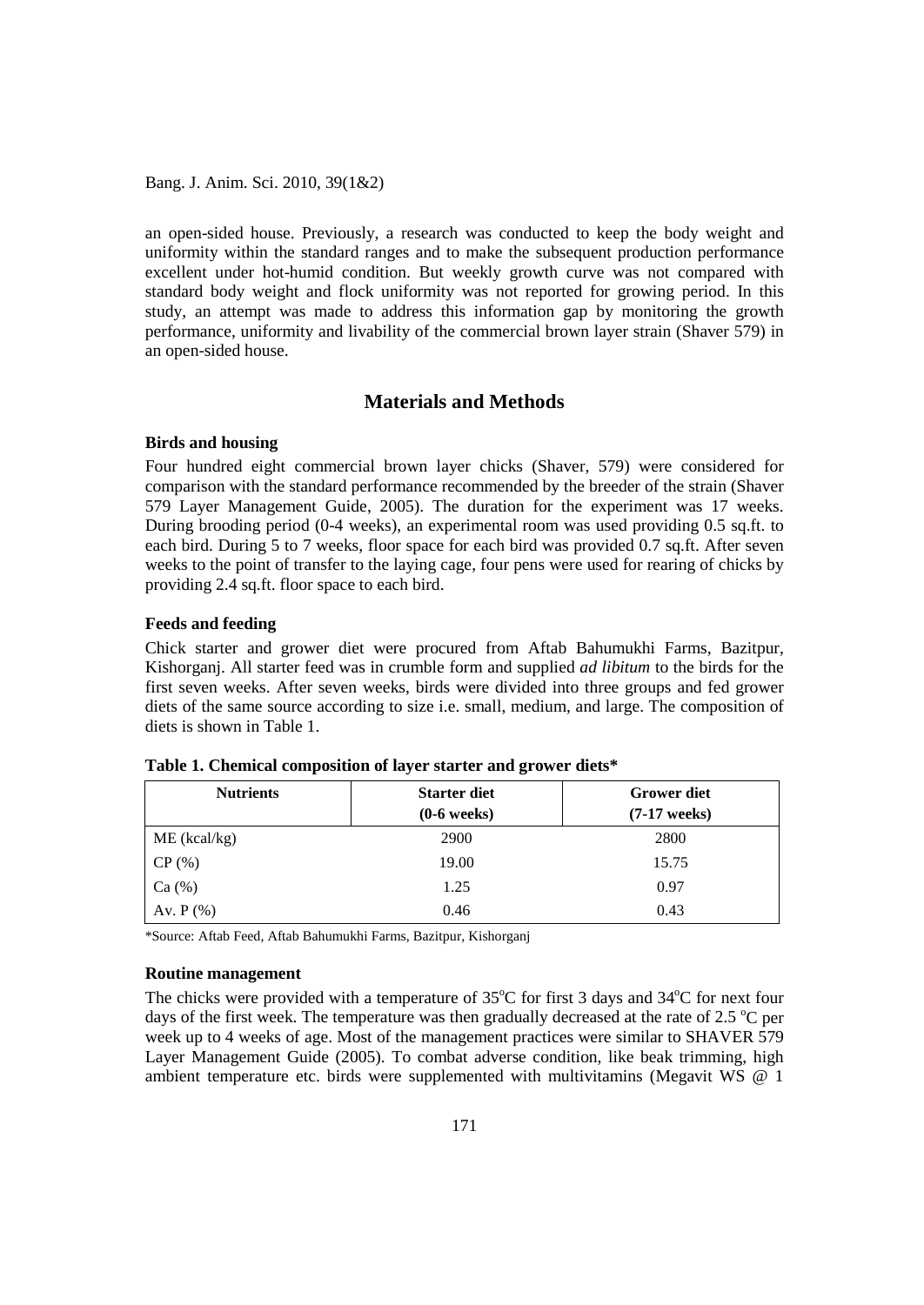g/10L, NOVARTIS Limited, Tongi, Dhaka, Bangladesh), Vitamin K (Rena – K, Renata Limited, Dhaka, Bangladesh) at a rate of 1 g/10L and Dexolyte Electrolyte @ 5 g/4L drinking water (NAVANA Pharmaceutical LTD., Rupgonj, Narayangonj, Bangladesh).

#### **Recording of data**

The layer chicks were initially weighed as a group and then weighed individually until the termination of the experiment  $(17<sup>th</sup>$  week). The temperature and relative humidity were recorded four times a day by using an automatic thermo-hygrometer. Uniformity was calculated as:

Uniformity (%) =  $\frac{\text{Number of birds within } \pm 10\% \text{ of the target body weight}}{\text{Total number of birds weighed}} \times 100$ 

#### **Statistical analysis**

All recorded and calculated data on growth performance were statistically analyzed using Normal test (Z -test) following Mead and Curnow (1983)

### **Results and Discussion**

#### **Phase I (0-4 weeks)**

The achieved body weight of Shaver 579 commercial layer chicks were significantly higher  $(P<0.01)$  than the standard at 1<sup>st</sup> and 2<sup>nd</sup> week. At 3rd week, no significant difference (P>0.05) was observed between the achieved body weight and standard body weight. There were significant difference (P<0.01) between the standard and achieved body weight at the end of 4<sup>th</sup> week. Although significant differences were observed between achieved body weight & standards at 1<sup>st</sup>, 2<sup>nd</sup> & 4<sup>th</sup> week, the data were acceptable since all values of body weight were within the acceptable ranges of  $\pm$  10% of the standards (Fig. 1). During this period, the pattern of feed consumption followed closely to that of standard curve (Fig. 2). Livability was excellent during this period (100%).



**Fig. 1. Growth curve of Shaver 579 (Standard vs. Achieved body weight)**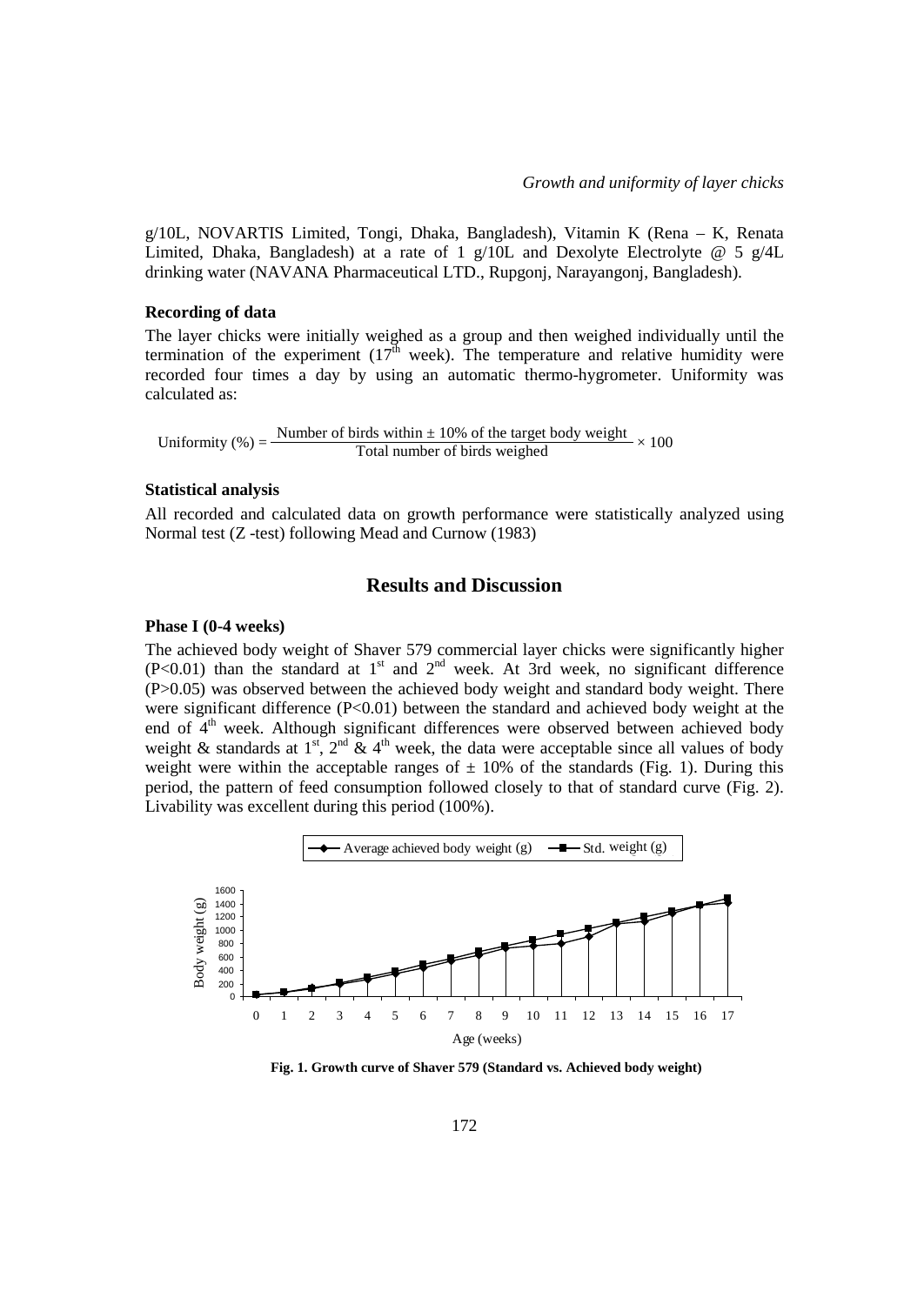Bang. J. Anim. Sci. 2010, 39(1&2)



**Fig. 2. Feed consumption of Shaver 579 (Standard vs. Achieved)**

#### **Phase II (5 weeks to 7 weeks of age)**

It was observed that there were significant differences  $(P<0.01)$  between the standard and achieved body weight at  $5<sup>th</sup>$ ,  $6<sup>th</sup>$  and  $7<sup>th</sup>$  week. The bird weighed significantly lower than their respective standards. Although statistically significant difference was observed, like phase I the achieved body weights were acceptable as they were close to the acceptable ranges of ±10% of standards. During this period, feed consumption curve followed a trend more of less similar to standard curve (Fig. 2). Livability was also excellent during this period (99.51%).

#### **Phase III (8 weeks to 17 weeks of age)**

It was observed that there were significant differences  $(P<0.01)$  between the standard and achieved body weight at the end of each week of phase III. The birds weighed significantly lower than their respective standards. Although statistically significant difference was observed between achieved body weight and standard body weight, results of phase III followed a trend similar to earlier phase I and phase II since data were within the acceptable ranges of  $\pm 10\%$  of standards accept at  $10^{th}$ ,  $11^{th}$  and  $12^{th}$  week. The reasons for such an unusual deviation from the  $\pm 10\%$  of the standards during 10-12 weeks, were probably due to effect of cold, at the later part of  $10<sup>th</sup>$  week and stress from vaccination with Fowl Cholera vaccine as applied at the end of  $9<sup>th</sup>$  week of age. Of course, livability was excellent during this period (99.26%), similar to earlier phases.

#### **Flock uniformity**

The graphical presentation of uniformity data for growing chicks is shown Fig. 3. From the figure, it is observed that uniformity during weeks 8 to 17 was either close to or higher than minimum standards (80 %) (Shaver 579, Layer Management Guide, 2005) with an exception in the  $11<sup>th</sup>$  week. The uniformity at  $11<sup>th</sup>$  week was below the standard. This was probably due to disease occurred at later part of  $10<sup>th</sup>$  week as already indicated. According to SHAVER 579 Management Guide, the uniformity during growing period should be 80 % or above.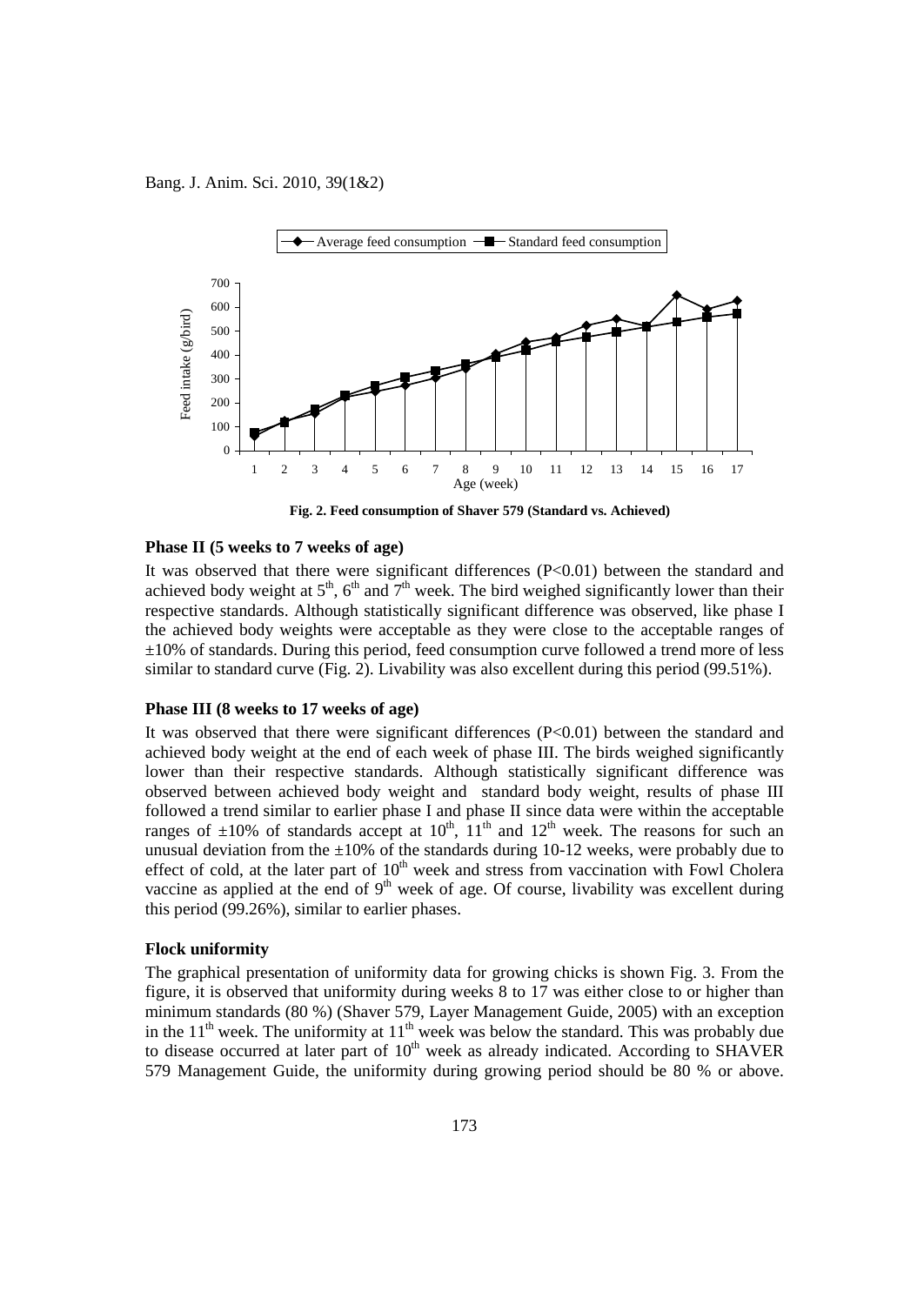According to Hendrix Poultry Breeders (2004), the uniformity of body weight  $(\pm 10\%)$ should be at least 70% at 10 weeks of age and at least 75% from 15 weeks onwards for Hisex Brown, Bovans Nera, Bovans Goldline, Dekalb Brown. According to Commercial Management Guide, 2006-2008 of Hyline Variety (Brown) as given by Hy-line International, realistic goal for uniformity is 80% or above. Begum *et al.* (2006) reported that the uniformity of birds from 12 to 18 weeks of was within the acceptable levels (75 % or above) except at  $17<sup>th</sup>$  week (69%).



**Fig. 3. Uniformity of Shaver 579 growing chicks**

The results indicated that uniformity of birds was quite good in open-sided house except during unusual conditions when the growth was affected either positively or negatively.

| Variables                      | Achieved | Standard    | $\pm$ 10% value of standard<br>(Range) |
|--------------------------------|----------|-------------|----------------------------------------|
| Initial Body wt. (g/bird)      | 36.6     | 37.0        | 33.3-40.7                              |
| Final Body wt. (g/bird)        | 1402     | 1470        | 1323-1617                              |
| Feed consumption (g/bird)      | 6543     | 6314        | 5683-6945                              |
| Uniformity $(\%)$ (8-17 weeks) | 84       | 80 or above |                                        |
| Livability $(\%)$              | 99.3     | 97          | --                                     |

**Table 1. Overall comparative performance of Shaver 579 (0-17 weeks)**

From Table 1, it is evident that the initial and achieved body weights as well as other performance traits were more or less similar to standards. Consumption of feed during the experimental period was almost similar to the standard. The chicks reached to final body